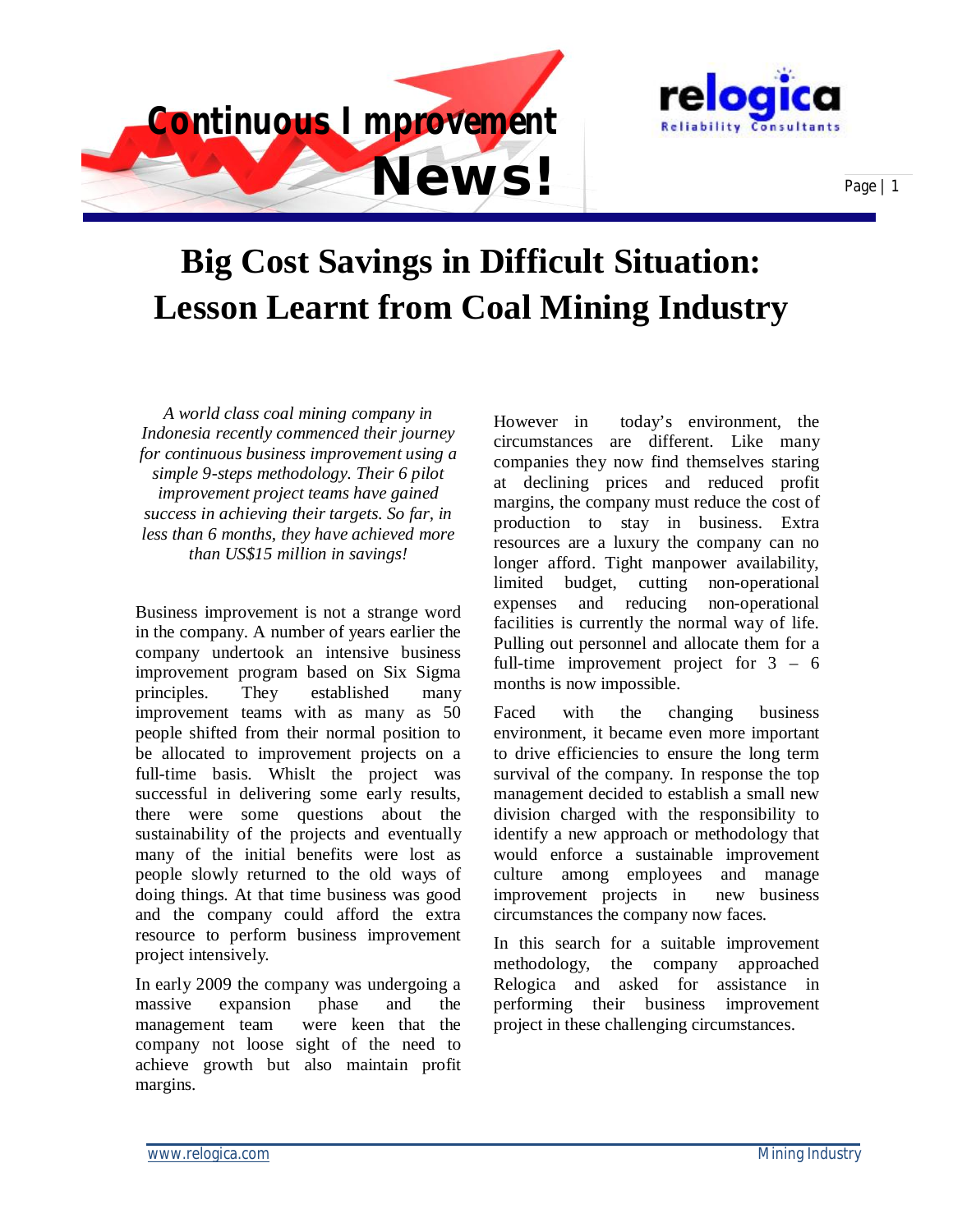## **Selecting the suitable methodology**

The company agreed to apply the 9-steps improvement methodology offered by Relogica. The reasons behind the selection were:

- It is a simple method, easy to apply even by the lowest level employees.
- It is a part time activity which requires team member to have only 2 hours meeting in a week and another 2 hours for doing their homework. Improvement team members still in their normal position and responsibility during improvement activity.
- It requires only small teams which consisted of  $4 - 8$  people each team from different department and expertise as required.
- It is based on PDCA principle which systematically forces the team to take a step by step move and prevents team from jumping to solution without proper analyses.
- It limits the improvement activity in 12 weeks cycle. It would maintain teams in their best momentum and avoid frustration caused by a never ending project. Teams should manage their improvement scope properly so they could realistically achieve their goals in 12 weeks cycle.
- It includes 2 presentation sessions to the top management: mid-term presentation and final presentation. It will effectively put top management engagement with the teams and also effectively show the top management support the improvement team.
- It ensures the sustainability of the improvement results by ensuring process owner involvement and proper project closing.
- It clearly defines the roles and relationship between each function in the improvement program like improvement facilitator, improvement coordinator, sponsor, team leader, and team member.



*\*) Dkutip dari The Centre for TPM, CTPM Australasia* 

## **Performing the improvement**

The top management approved 6 improvement projects to be commenced for the  $1<sup>st</sup>$  cycle and appointed team members involved. These projects included operational improvements, one safety and one HR related improvement.

These six projects involved a total of 41 team members from 8 different divisions and 3 contractors which represent different expertise.

Teams started the improvement activities after Kicked-off meeting by the top management and then attending 2 days Business Improvement Training provided inhouse by Relogica to learn on the 9-steps methodology and building their confidence for the real activities.

Teams enthusiatically performed the improvement activities under Relogica facilitation support. What people learned during the training was then applied in reality. Working effectively in teams with all the different background presented many big challenges for the teams including, conflict management, dealing with different behavior and time discipline in an extra tight schedule.

The Facilitator played an important role in assisting the teams to get through the storming phase and finding their best shape for working as a team. The Facilitator also guided the teams through each step systematically, assisting the teams of what they should do next, what the tools should be used, managing their milestone, and ensuring

Page | 2